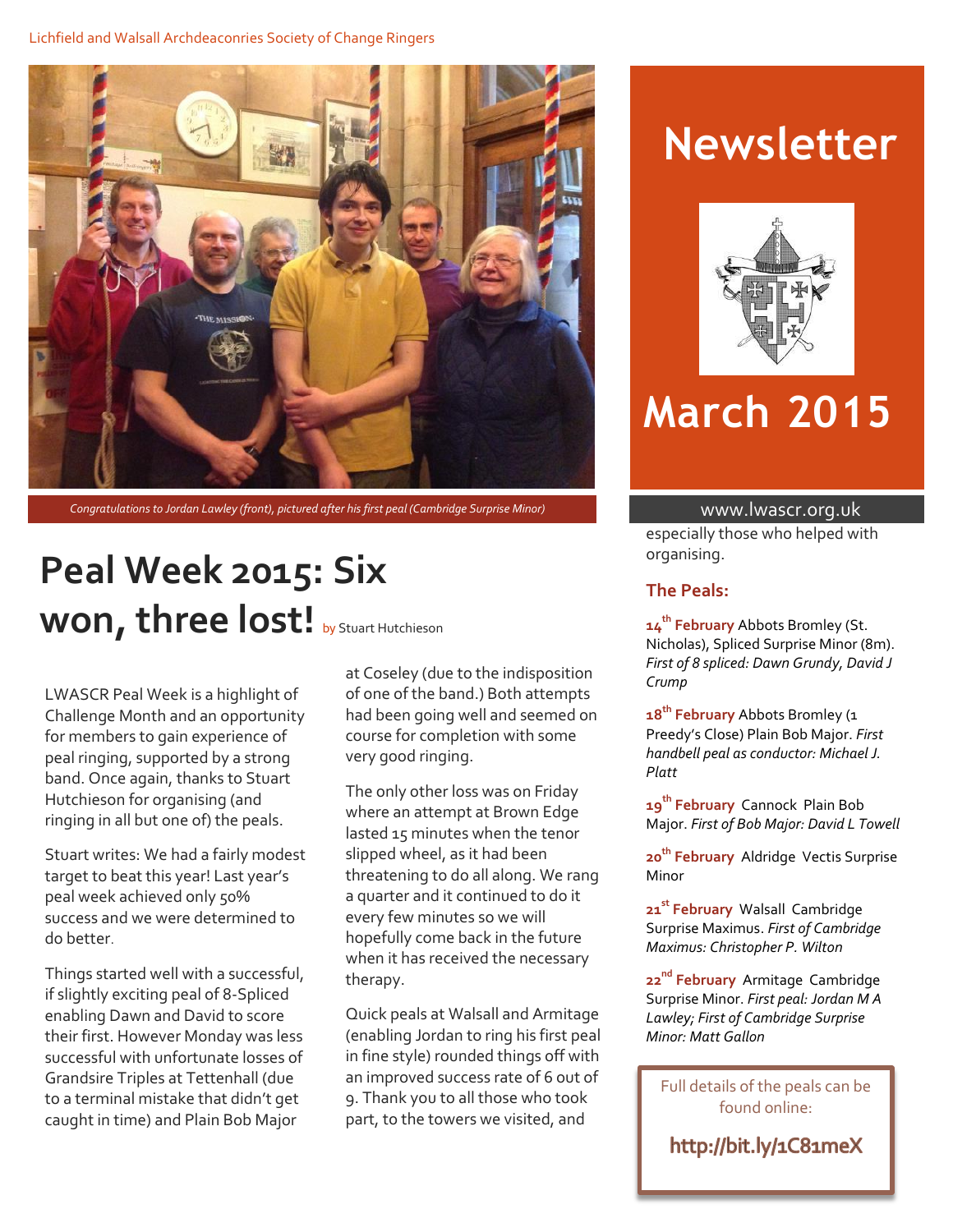### **Learning to ring..with a bit of technical help**

Several local towers are equipped with simulators. Three members describe their experience in using the latest technology – in this case **Abel** simulator software.

### **Tamworth, St. Editha: Using Abel to teach ropesight**

Tamworth ringers were very grateful some years ago for a donation from Eric Speake's remembrance fund, which enabled an Abel multi bell interface to be purchased.

It's twenty years since Eric's death and it is fitting that we have now updated our equipment to include a wide screen short throw computer projector and drop down projection screen.

The projector is capable of producing very wide images from close range but obvious limitations mean we have kept

the images within a seven foot frame.

If any ringers wish to see or use this equipment to further rope sight training please contact Andrew Else on: **mail@andrewelse.plus.com**

### **Nikki Harris and Jayne Cowdale describe a training session on the Abel simulator at St John the Baptist, Keele**

Recently Nicki and I were fortunate to spend a whole morning with Phil Gay for some intense bell practice. We knew there would be a simulator involved and from past experience, we didn't know how we'd get on. However, Phil used the equipment to the max simulator and big bells, and with his excellent teaching skills we had a really productive morning.

The simulator at Keele is a

standard Abel package which is connected to sensors on the six bells, so it can be used in a variety of ways. All the bells can be rung in silent practice mode, which Phil uses on Tuesday evenings for a learners' practice. The

other common way of using the system is for one ringer to practice with a perfect band. In this mode, the system can be configured so the bell rung by the student can represent any bell for the method; we did some of that by ringing the fourth as the tenor. We also both rang plain hunting using the treble and the second.

Another exercise devised by Phil, exploits the useful facility of disconnecting the external signal for a bell, allowing it to be rung by the student without making a sound. Having done this, Phil rang another bell to a method and asked us to ring the silent bells and shadow his speed. We were able to learn the physical rhythm of hunting or dodging without having to worry about what our performance sounded like. Both of us rang together to practice plain hunting and Plain Bob inside, it was lovely to get the feel of the bell and practice controlling it without any pressure – real or imagined.

We had physics lessons, a bit of history, useful analogies, Phil's endless patience and understanding, nice hot coffee and we even bought some jam! It was a win win for everyone, super enjoyable and we learned loads!

#### **Society towers with simulators**:

- Alrewas
- Armitage
- Great Barr
- Lapley
- Lichfield (Cathedral)
- **Tamworth**



*The simulator in action at Tamworth*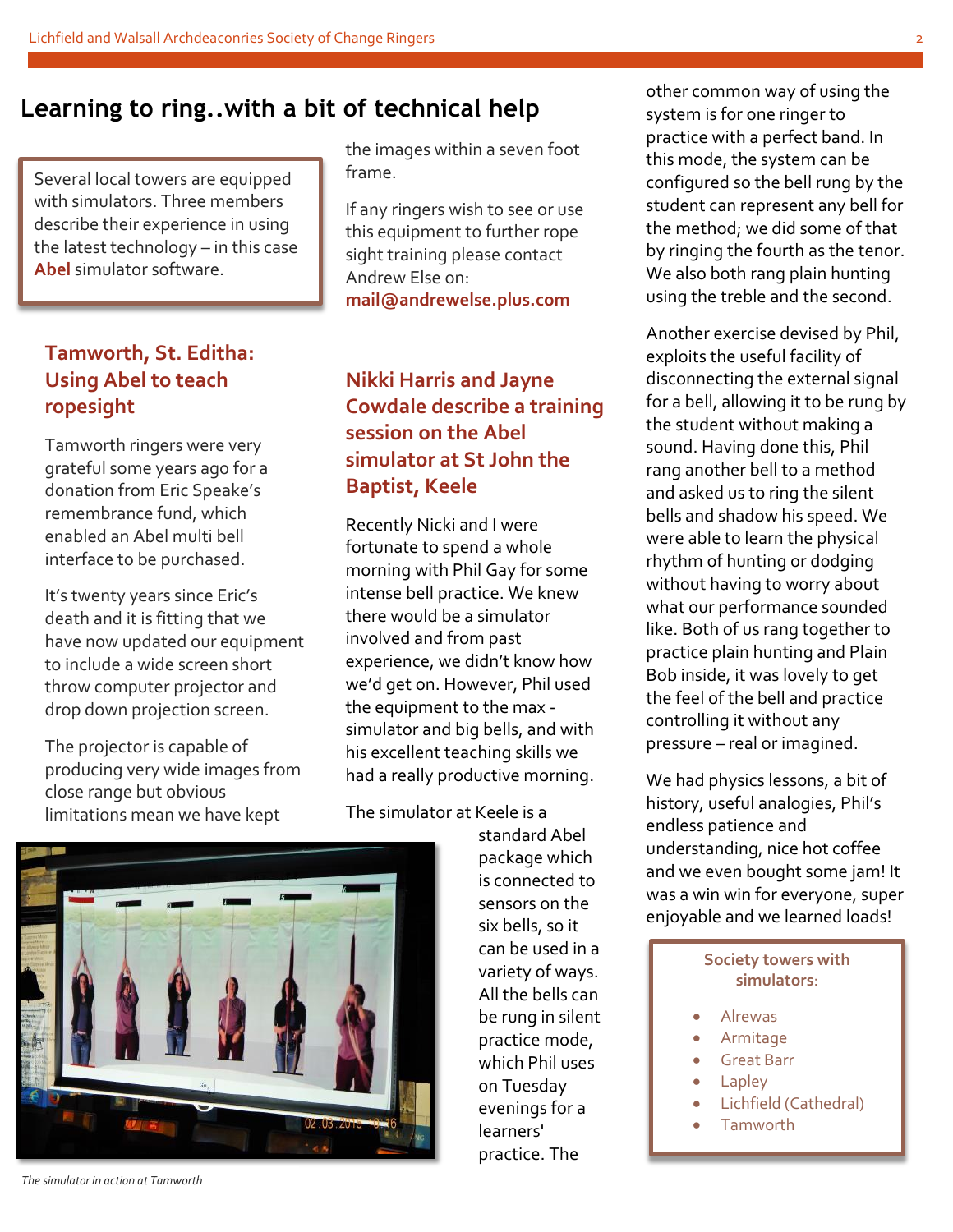# **Striking competition report** by Jean Nixon

Seven teams entered this year's Striking Competition at Colwich, where we were well looked after by the local



*The winning team – Lichfield Cathedral*



*Cannock receive the call changes trophy*

band, led by Lisa Ellis.

The competition was keen, particularly among the gold standard teams and although one or two people found the low ceiling a bit of a challenge, there was generally a good standard of ringing.

The Judge, Chris Adams of Eccleshall, gave brief comments on each piece of ringing and then awarded the Henry Butler Shield to Cannock B and the Henry Follis Cup to Lichfield Cathedral, who beat Cannock A and Aldridge by a narrow margin and Abbots Bromley by a bit more.

Penn, with the help of their mascot, Bob the monkey, were delighted to complete the test piece, making up for last year. Darlaston were unfortunately unable to complete their testpiece: perhaps they should find a lucky mascot for next year?

We hope to have an even better turn out next year, so please think about entering a team.

**Getting ready for next year's competition?** Take a look at this handy guide to common striking errors and how to correct them: **http://bit.ly/1HtzS84**

### **Drayton Bassett project update** by John Mulvey

The structural survey of the tower, requested by the DAC was carried out by Adrian Dempster, a structural engineer and ringer just before Christmas and the tower given the all clear. By mid-February, all paperwork and drawings required by the DAC were prepared and sent off to the diocese. These were approved by the DAC at their meeting on March 17th.

On the fundraising front, the two retired ringing groups have presented me with a gift of £100 each and a number of ringers have given donations.

In January I was informed that the Central Council of Church Bell Ringers had been left some money in a will and that applications were to be invited from bell projects. As soon as the advert appeared inviting applications, I submitted the forms. At the beginning of March I heard that my application had been successful and that a grant of £1,000 had been offered for the work at Drayton Bassett. Fantastic news!

The appeal leaflets have now been printed - thanks to Matt Gallon for his help in their preparation. A meeting will be held with Linda Hayes, the appeal village contact, to arrange for their distribution. In the near future, I am going to write to local businesses and also bands at Society towers to see whether they will support the appeal.

Watch out for details of another fund-raising quiz evening to take place in June.



*One of the Taylor bells, donated to the Drayton Bassett scheme*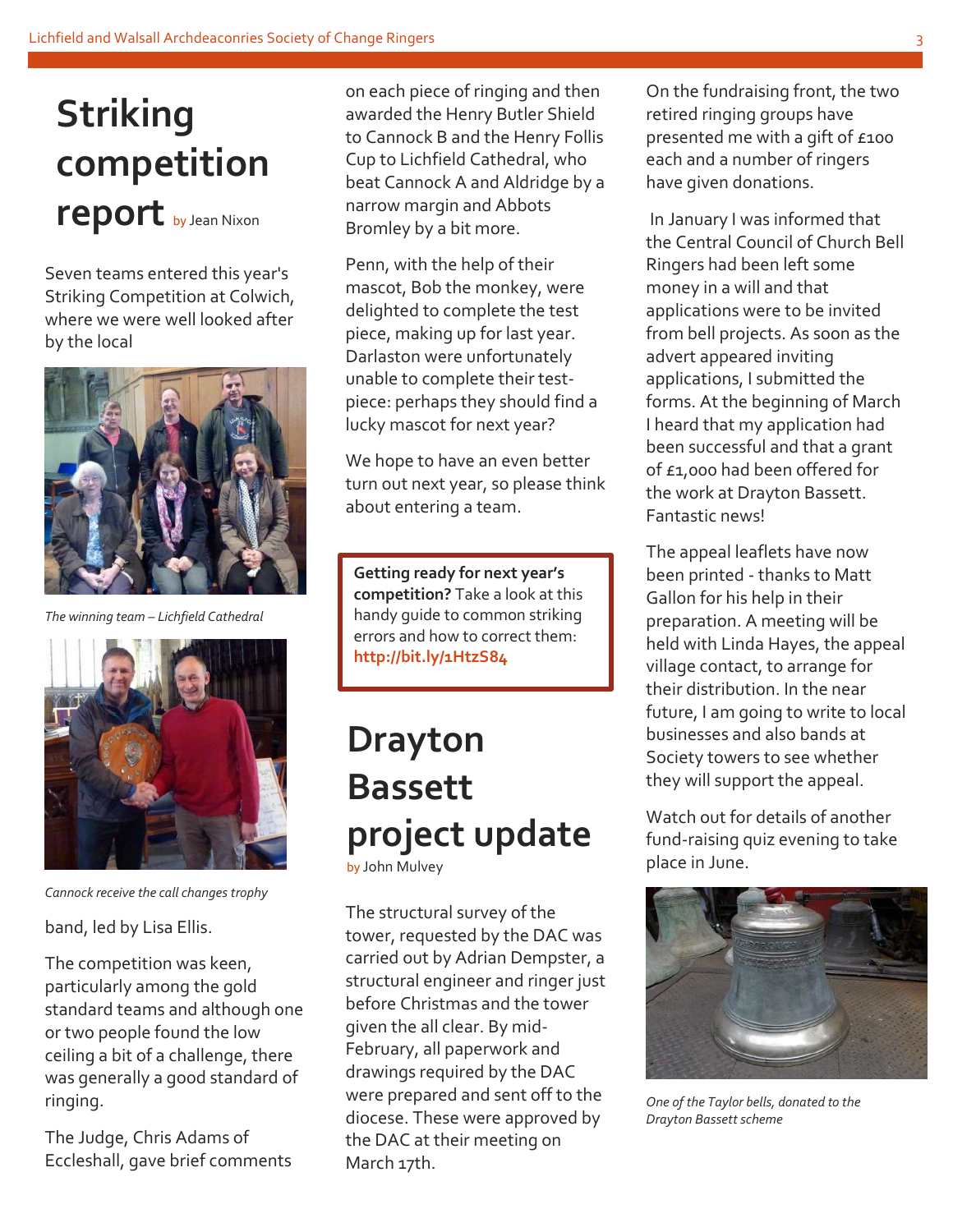## **New committee members** by Matt Gallon

We're pleased to introduce two new committee members to you this year – Jayne Cowdale and Nicki Harris. Jayne and Nicki are concentrating on public relations and will be on the look - out for interesting stories to share with the local press and media, as well as raising the profile of the Society in the Diocese more generally.

### **Nicki says:**

I started ringing at St Bart's in Penn 18 months ago.

I have found ringing to be my little piece of heaven, my get away and I thoroughly enjoy it. I ring call changes, plain hunt and plain bob on the treble and I do a lot of covering on the tenor. I have rung at several other towers too.

### **Jayne introduces herself:**

My name is Jayne Cowdale, I live in Penn, Wolverhampton and I ring at St Bart's Church.

My role on the committee is Public Relations Officer alongside Nicki Harris.<br>If you'd like to contact Nicki or

Jayne, please use: **Nickiharris936@gmail.com** and **cowdale@tinyworld.co.uk**



*Nicki Harris*



*Jayne Cowdale*